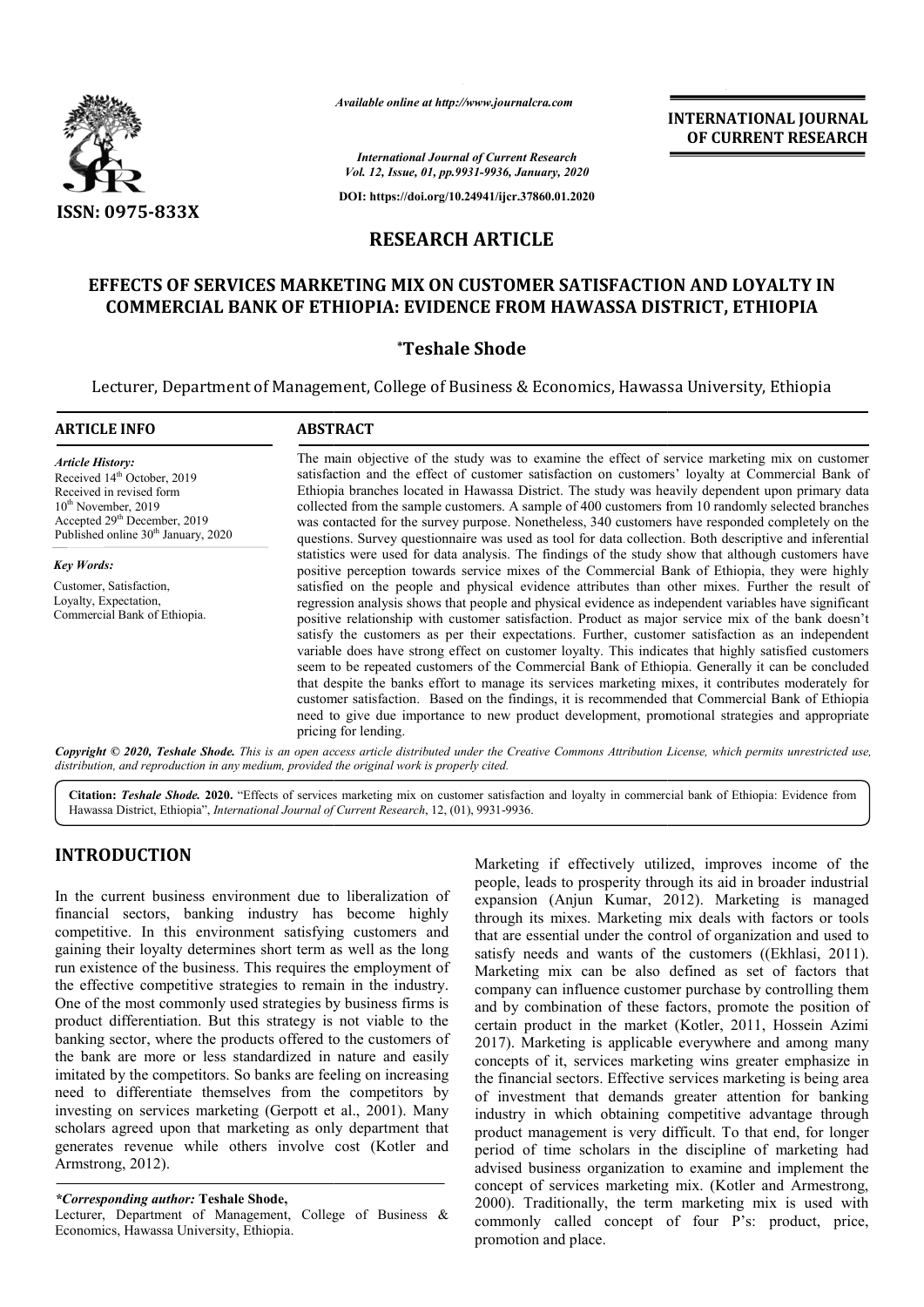However, in recent times, the 'four Ps' have been expanded to the 'seven Ps' with the addition of process, physical evidence' and people. Seven Ps' concept has been winning greater importance for services marketing company like banking industry (Pawan Kumar and Kamal, 2013). Marketing mixes are used to satisfy customers and make them loyal to the organization so that their life time value can be utilized (Zeithaml and Bitner, 2003, Shankar & Chin, 2011). Customer satisfaction is an evaluation by the customer after buying their goods and services. It is obtained by comparing values generated from consumption of product with cost incurred to do so(oliver1981). Customer satisfaction can be also defined as individuals' perception of the performance of the product or service in relation to his/her expectations (Schiffman, 2005). It is evidence based that satisfied customers are loyal to the organization and easily retained for longer period of time. Loyalty has greater importance for banking industry where losing of customer is easy as a result of lower brand switching cost. Defining the term loyalty is not simple task as it has much to do with consumer behavior (Duffy, 1998). The term loyalty imagines concepts like interest or love, honesty or commitment. From this loyalty can be defined as continuously using company's product irrespective of some situational factors and recommending it for others (Hossein Azimi, 2017). Despite increasing awareness about the importance of services marketing mix management in satisfying customers and building long lasting relationship, services delivering organizations in Ethiopia are facing greater challenges in practical implementation. As a result customers are dissatisfied and complaining against organizational performances (Potluri, and Mangnal, 2011). Thus, it is on the root of aforementioned backgrounds, that this study is aimed to find out the effects of services marketing mix on customer satisfaction and loyalty at Commercial bank of Ethiopia by taking evidence from Hawassa district.

**Statement of the Problem:** Service sector is one of the key economic sectors of any country. Banks as service delivering organization play an important role in the economic growth and development of countries (Ashrafi, 2007). Banks to deliver desirable level of services should understand the role of marketing mix management. Services marketing are getting increasing importance in the marketing literature. Many services delivering organizations' have understood it and trying to implement in their daily operation. Despite that as a result of unique characteristics of services, they are facing many problems. Reports of banking ombudsmen has shown that increasing number of complaints resulting from services failure which emanated from lack of enough knowledge concerning effective marketing of services (Wilinson, A.et al., 1995). In the past years, banking industry in Ethiopia was less competitive making commercial bank of Ethiopia monopolistic operator. But now situation has changed following financial sector liberalization of Ethiopian government as of 1994 of Ethiopian calendar with proclamation No 88/1994. Accordingly a number of private banks are allowed to join industry and this has intensified competition among them. Understanding this fact, Commercial bank of Ethiopia has introduced service delivery reform programs. Despite the effort, it is facing with staff resistance to the change (Annual report, 2018). The recent evidence shows that almost half of customers were dissatisfied by services provided by services sectors including banking industry in Ethiopia (Potluri and Mangnale, 2011). Dissatisfied customers are in turn less loyal and switchers (Zeithaml and Bitner, 2003).

It is therefore, on the bases of this back ground, this study is aimed to examine the effects of services marketing mix on customer satisfaction and loyalty at Commercial bank of Ethiopia by taking evidence from Hawassa district which aid to answer the following research questions: How services marketing mix elements affect customer satisfaction at commercial bank of Ethiopia, Hawassa district and What are the relationship between customer satisfaction and loyalty at commercial bank of Ethiopia, Hawassa district

### **Objectives of the Study**

### **The main objectives of this study were**

- To assess the perception of customers towards services marketing mix of Commercial Bank of Ethiopia;
- To examine the effects of services marketing mix on customer satisfaction; and
- To analyze the effects of customer satisfaction on customer loyalty in Commercial bank of Ethiopia.

## **Hypotheses of the study**

In line with the reviewed literature, the following null hypotheses were developed.

- There is no significant relationship between service marketing mixes and customer satisfaction at commercial bank of Ethiopia.
- There is no significant relationship between customer satisfaction and customer loyalty in commercial bank of Ethiopia.

# **MATERIALS AND METHODS**

**Type of research:** Research type employed in this study were descriptive in nature. Because the intention of the was to describe the current satisfaction level of the customers regarding services marketing mix management of the organization and at the mean time how significantly customer satisfaction is related with customer loyalty.

Population of the study: The target population to this study was customers who are at legal age to use any banking services except ATM (Automatic Teller Machine) at commercial bank of Ethiopia, Hawassa district. ATM service is excluded in this study as it demands technological dimensions which are not under the scope of this study.

**Data Sources:** The study depended on both primary and secondary data sources. The source of primary data were respondents who fill questionnaire whereas secondary data were obtained from published sources such as books, articles, journals and other sources like reports of the organization.

**Sampling procedure and techniques:** Two stage sampling procedure was used. First branches of the bank at Hawassa district were identified. At Hawassa district, currently there are 77 actively operating branches of commercial bank. Among them 10 branches namely Hawassa branch, Yirgalem Branch, Aleta wondo branch, Aleta Chuko branch, Hula branch, Bensa branch, Lekku branch, Arbegona branch, Yirba branch and Bona branch were selected randomly. Second convenience sampling technique was used to select the sample respondents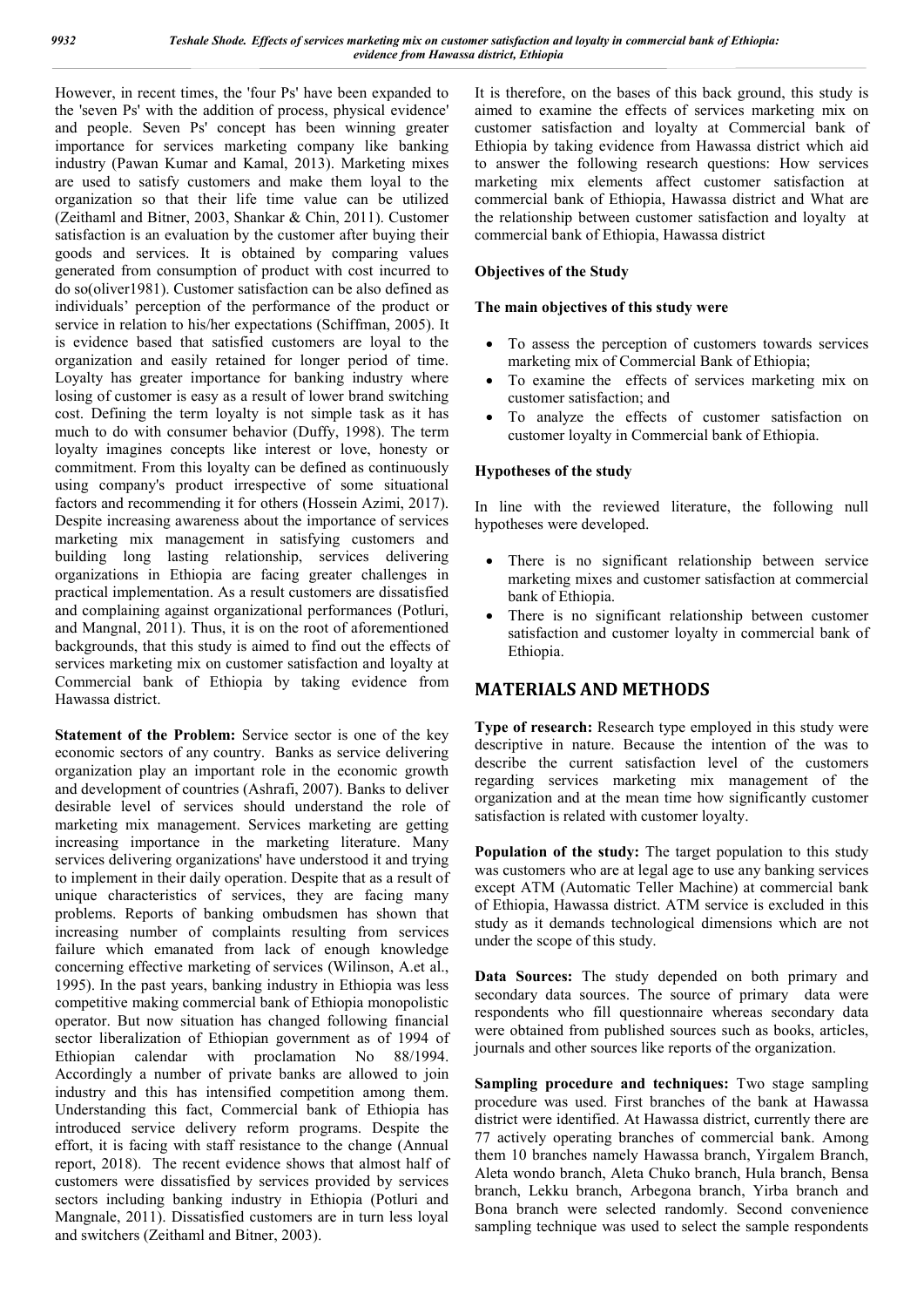from the selected branches. Regarding sample size determination, total number of loyal population to the district is currently about 1,100,000. Sample size to this study was computed using the following statistical formula (Yamane, Taro. 1967). It was computed as follows:

$$
n = \frac{N}{1 + N(e)^2}
$$

where  $N=$  totla population,  $n=$  sample size and e denotes for probability of error level which were assumed to be 5% .

$$
n = 1,100,000/1+1,100,000(0.05)^2 = 400
$$

As such 40 customers from each sampled branch totalling 400 customers were contacted for the study purpose. Although questionnaire were distributed to 400 sample customers only 340 filled in questionnaires were found complete and considered for the purpose of analysis.

**Tools and method of data collection:** Self-administered structured questionnaire was used to collect data from the sample customers. All the questionnaires were translated in to local language (Amharic) to help those respondents who can't understand English. Translation was made with the help of language experts and its validity was checked using translation-retranslation technique. Questionnaire has three parts. First part deals with data pertaining to the demographic variables of the respondents. Second part of the questionnaire was designed to rate customers' perception of services marketing mix of the Commercial Bank of Ethiopia. Third part of the questionnaire dealt with the overall satisfaction level of customers towards service marketing mix. Five point liker scale type questionnaire were used starting with 1 as strongly disagree and ending with 5 which represents strongly agree.

**Data Analysis:** Before analysis data were sorted, checked for the error and coded. SPSS version 20 was used to analyze data. To summarize data, simple descriptive statistics like: percentage, frequency, mean and standards deviation were used. To test hypotheses inferential statistical tools such as correlation and regression were used.

### **RESULTS AND DISCUSSION**

**Customers' perception towards services marketing mix of Commercial bank of Ethiopia:** This part of analysis deals with customers' perception towards services marketing mixes element which include: product, price, promotion, place (distribution), people, process and physical evidence. Data was analyzed using descriptive statistics like mean and standard deviation. As all the items were measured using five point Likert's scale starting from "strongly disagree" to "strongly agree", the mean value greater than 3.00 for all variables is showing positive perception. Mean value between 2 and 3 depicts neither positive nor negative perception and mean values of less than 2 show negative perception. Product is the first and the most important marketing mix through which service delivering organization strives to make tangible its intangible services. In service organization specifically in the banking sector, customer perception of product management is measured by: product varieties, brands, differentiation and new product development (Al-Dmour et al., 2013). Perusal of the table 1 reveals that customers of Commercial Bank of Ethiopia in Hawassa District have positive perception towards product

mix in terms of offering varieties of products (Mean= 3.02), product has reputable brand name and image (Mean=3.24) and new product development (Mean= 3.56). Nonetheless, customers' showed neither positive nor negative perception towards product differentiation. Thus it can be concluded that the bank is in a good position regarding new product development whereas it paid lesser attention for product differentiation. A cursory look at the table 2 shows that customers do have positive perception towards service charges of the bank (Mean=3.34), reasonable interest on deposits (Mean=3.17) and bank's timely interest earning in the respective accounts of customers (Mean=3.13). However, customers do have neutral perception towards the interest rate on loan charged by the Commercial Bank of Ethiopia. Generally, customers' perception regarding the pricing decision of the bank showed service charge as fair and interest rate for the loan not fair. So it is advisable to the bank to reevaluate its policy concerning interest rate charged for loan. Another integral element of services marketing mix is promotion. In the banking business where product differentiation is very difficult due to its standardized nature, it is believed that promotion brings about competitive advantage. The survey result shows that the customers have positive perception towards usage of appropriate media for communication (Mean =  $3.26$ ) by the Commercial Bank of Ethiopia in promoting its products. Customers' do have neutral perception towards integration of all elements of marketing communication, reward for repeat users, usage of appropriate language for local users and public relation program since the mean score value for all the above attributes were between 2 and 3. Sales promotion has been gaining increasing importance in the banking sector because of its ability to generate immediate response. Some world class banks are using consumer oriented sales promotion tools to incentivize their very important customers.

Place deals with services distribution. In the banking sector it is about the intensity to which services are made convenient to the users. To examine the customers' perception about their bank effort to make services convenient to them, some questions were raised. Firstly, they were asked to rate their agreement or disagreement level concerning sufficiency of the branches that their bank have currently in operation. The responses generated showed that medium level of agreement for this factor (Mean=2.82). Secondly they were asked about convenience of branch location. Results obtained showed that significant number of the respondents were agreed with this item (Mean=3.56). Thirdly, they were asked if it is possible to get all desired banking services at branch level. Responses obtained showed that good level of satisfaction with this factor (Mean=3.27). Finally they were asked about the convenience of operating hours of their bank. Significant number of the respondents showed positive response regarding this item (Mean=3.72). Generally, concerning distribution channel management of the bank, it can be deduced that it is in better position regarding operating hours management, convenience of branch location and availability of all desired service package and it is better if it consider expanding its branches. Another service marketing mix element is people. It is one of the expanded forms of mixes. It deals with internal marketing aspects of the organization. To examine how much has been the employees of the bank contributing for customer satisfaction, some questions were asked. Firstly, they were asked if employees are well equipped with the knowledge of banking procedure.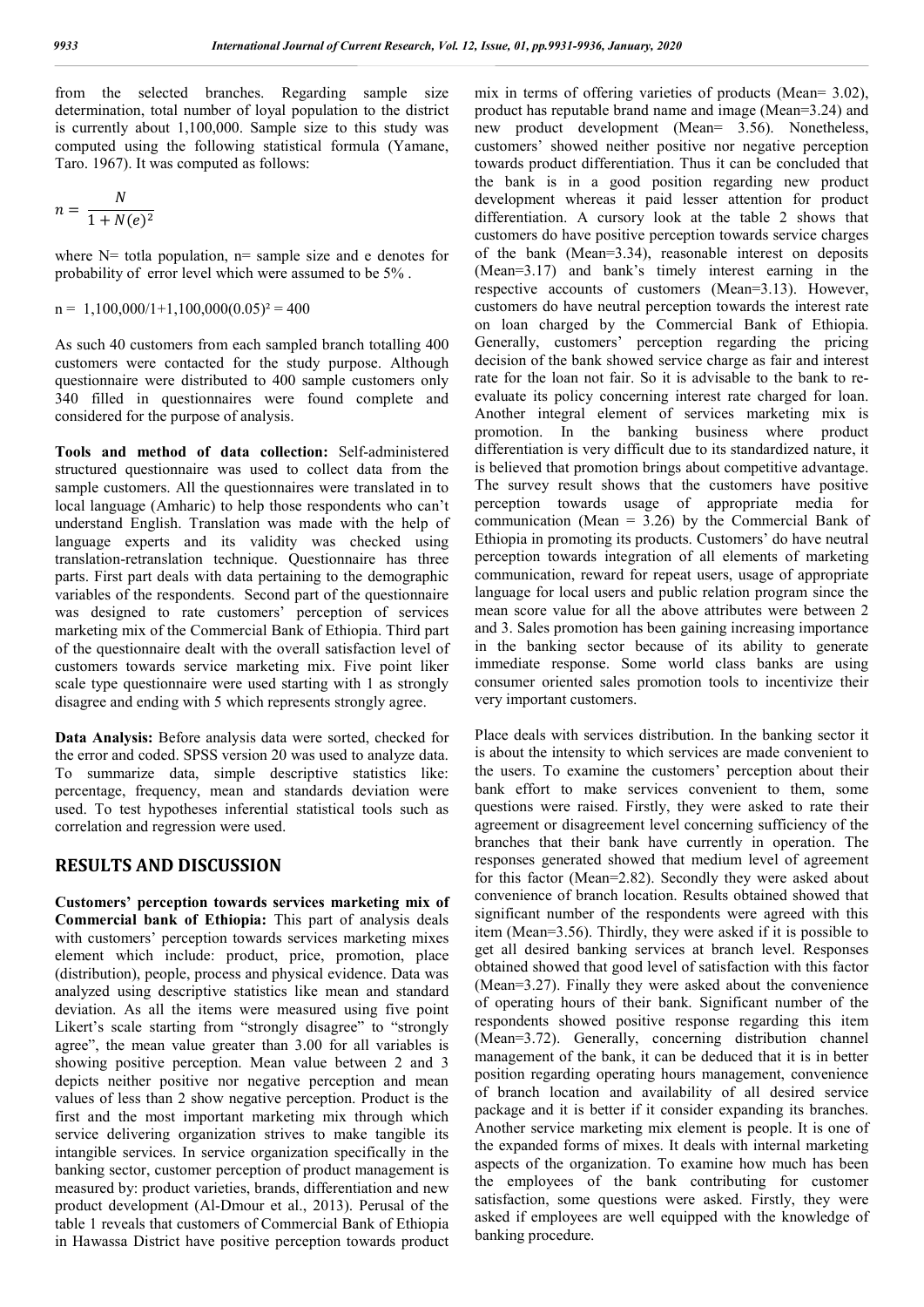#### **Table 1. Customers' perception towards Product mix**

| Product mix attributes                                        | Mean | Std. Deviation |
|---------------------------------------------------------------|------|----------------|
| Product mix (Overall)                                         | 3.02 | 1.109          |
| My bank offers varieties of products                          | 3.02 | 1.222          |
| My bank has reputable brand name and image                    | 3.24 | 1.147          |
| My bank has differentiated products of competitors            | 2.26 | .982           |
| My bank has trends of substituting older product by newer one | 3.56 | 1.102          |

Source: Field Survey, 2019

#### **Table 2. Customers' perception towards Price mix**

| Price Mix attributes                                  | Mean | Std. Deviation |
|-------------------------------------------------------|------|----------------|
| Price mix (Overall)                                   | 3.02 | 1.370          |
| Service charge of my bank is fair                     | 3.34 | 1.267          |
| My bank provides reasonable interest rate for deposit | 3.17 | 1.400          |
| Interest earning of my bank is timely                 | 3.13 | 1.371          |
| My bank provides fair interest rate for loan          | 2.51 | .266           |

Source: Field Survey, 2019

#### **Table 3. Customers' perception towards Promotion mix**

| Promotion mix attributes                                        | Mean | Std. Deviation |
|-----------------------------------------------------------------|------|----------------|
| Promotion mix (Overall)                                         | 2.62 | 1.333          |
| My bank integrates all elements of marketing communication      | 2.62 | 1.433          |
| My bank uses appropriate media for communication                | 3.26 | 1.264          |
| My bank rewards repeat use                                      | 2.02 | 1.007          |
| My bank communicates using appropriate language for local users | 2.74 | 1.282          |
| My bank has public relation program at branch level             | 2.80 | .296           |

Source: Field Survey, 2019

### **Table 4. Customers' perception towards Place mix**

| Place mix attributes                            | Mean | Std. Deviation |
|-------------------------------------------------|------|----------------|
| Place mix (Overall)                             | 3.29 | 1.160          |
| The bank has sufficient branches                | 2.82 | 1.331          |
| The branches are located at convenient place    | 3.56 | 1.214          |
| It is possible to use all services at my branch | 3.27 | 1.253          |
| The operating hours of the bank is convenient   | 3.72 | .891           |

Source: Field Survey, 2019

### **Table 5. Customers' perception towards the People**

| People Mix Attributes                                                | Mean | Std. Deviation |
|----------------------------------------------------------------------|------|----------------|
| People Mix (Overall)                                                 | 3.05 | 1.295          |
| Employees are well equipped with the knowledge of banking procedure  | 3.56 | 1.113          |
| The employees are courteous, polite and respect full to customers.   | 3.02 | 1.430          |
| Employees give special attention to handle peak customer traffic     | 2.71 | 1.373          |
| Employees are authorized to decide over customer problem on the spot | 3.26 | 1.266          |
| Source: Field Survey, 2019                                           |      |                |

### **Table 6. Customers' perception towards the Process**

| Process Mix Attributes                                     | Mean | Std. Deviation |
|------------------------------------------------------------|------|----------------|
| Process Mix (Overall)                                      | 3.10 | 1.085          |
| My bank uses simple and clear service delivery procedure   | 3.30 | 1.061          |
| Waiting time at my bank is short and entertaining          | 2.57 | 1.298          |
| It is easy to complain and get feedback if mistake happens | 3.02 | 1.312          |
| Foreign exchange resources are easy to get in the bank     | 3.77 | .872           |

Source: Field Survey, 2019

## **Table 7. Customers perception towards the Physical Evidence**

| Physical evidence Mix Attributes                                   | Mean | Std. Deviation |
|--------------------------------------------------------------------|------|----------------|
| Physical evidence mix (Overall)                                    | 2.86 | 1.323          |
| My bank has attractive interior design                             | 2.81 | 1.335          |
| There are visually appealing materials to support service delivery | 3.12 | 1.214          |
| The appearances of the employees are net and professional          | 3.22 | 1.317          |
| Parking space of the my bank is adequate and appealing             | 2.69 | 1.464          |

Source: Field Survey, 2019

## **Table 8. Effect of service marketing mix on customer satisfaction**

| Dependent Variable    | Independent Variables | $\mathbb{R}^2$ | VIF    | Beta | t-stat | Sign |
|-----------------------|-----------------------|----------------|--------|------|--------|------|
| Customer satisfaction | Product               |                | 4.475  | .789 | 3.351  | .000 |
|                       | Price                 |                | 5.535  | .833 | 2.143  | .000 |
|                       | Promotion             |                | 4.899  | .833 | 4.252  | .000 |
|                       | Place                 | .950           | 7.778  | .849 | 3.651  | .000 |
|                       | People                |                | 10.646 | .904 | 5.351  | .000 |
|                       | Process               |                | 6.612  | .845 | 4.1322 | .000 |
|                       | Physical evidence     |                | 8.161  | .895 | 5.288  | .000 |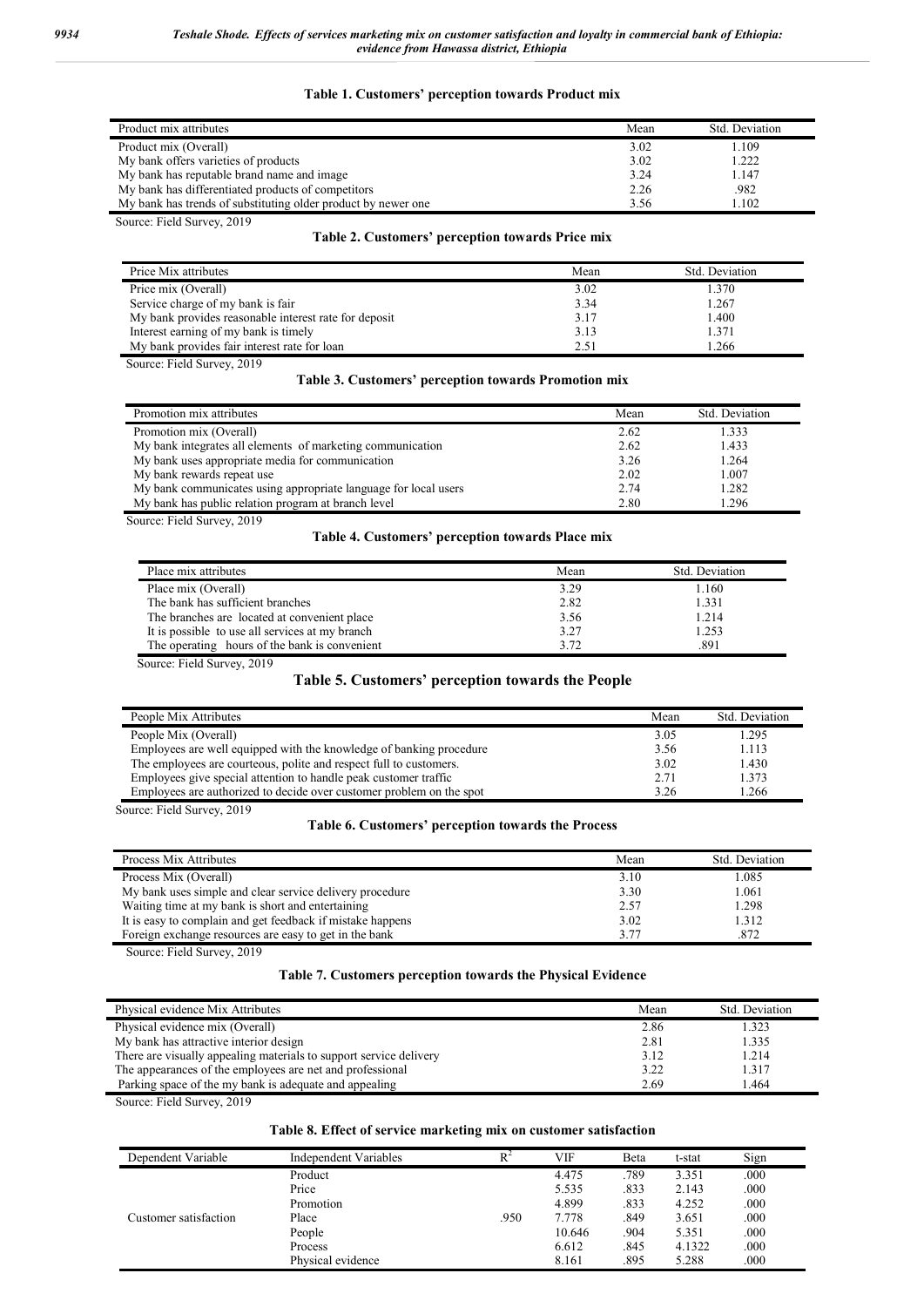| Dependent<br>variable | Independent<br>variable  | $\mathsf{R}^2$ | VIF | <b>Beta</b> | t-stat | sign |  |
|-----------------------|--------------------------|----------------|-----|-------------|--------|------|--|
| Customer<br>Loyalty   | Customer<br>satisfaction | .915           |     | 0.903       | 38.592 | .000 |  |

Significant number of respondents agreed up on that employees have sufficient knowledge about banking procedure (Mean=3.56).Secondly, they were asked if employees are courteous, polite and respect full to customers. The result obtained showed that most of the respondents agreed with the question (Mean=3.02). Peak customer traffic management is one of the issues that demands special attention of service delivering organization. This demands coordinated efforts of the all concerned bodies. The lions share to do so is on the hands of employees. To know the position of bank in this regard, customers were asked if employees are giving special attention to handle customers' peak time. Responses generated showed that medium level of customers satisfaction (Mean=2.71). Ample of evidences supported that authorizing employees to solve customers' problem on the spot adds value for their satisfaction as it reduces complexity of bureaucracy. On top of that, customers were asked whether employees are authorized to decide over their problem that may arise during banking transactions. Most of the respondents agreed up on that their bank is in a good position in terms employees authorization to solve customer problem on the spot (Mean=3.26). Generally, from the response it can be concluded that internal marketing of the bank is moderately contributing for customers' satisfaction.

Process to contribute positively for services quality it should be kept very simple and easily understandable for users ((Kotler et al., 2008). To examine the prevalence of such fact with the bank under investigation some questions were raised for customers. Firstly, they were asked if their bank uses simple and clear procedure to undertake transaction. Most of the respondents agreed up on with this factor (Mean=3.30). Customers were also asked about waiting time management of the organization. It is obvious that customers wait for services. Organization which makes customers waiting time short and funny adds value towards its competitive advantage. In line with this fact, customers were asked if their waiting time is short and entertaining. The response obtained showed that medium level of customer satisfaction with this factor (Mean=2.57). Well-designed complaining procedure and providing feedback for customer claim against the mistakes that might happen during transaction adds value for customer satisfaction. Evidence shows that, customers who complain and got positive response from the organization will be more loyal. Consequently, they were asked to rate their agreement level with easiness of the complaining system and if their bank is in a position of responding for their complaints. Most of the respondents agreed up on with factor (Mean=3.02). Finally, they were asked about the easiness of the procedure followed to obtain foreign remittances. Highly significant number of the respondents agreed that their bank has easy procedure of obtaining foreign exchanges and as well as remittances (Mean  $=3.77$ ). Generally, from the response it can be said that services delivery process management of the bank had positively contributing for customer satisfaction (Mean= 3.1). Physical evidence is clue that shows organization's commitment and inclination to serve its customers. It is measured by attractiveness of interior design, presence of visually appealing materials and appearance of employees. To examine the prevalence of this fact in the bank under investigation and how customers perceive it, some questions were raised.

In this regard, they were asked if their bank has attractive interior design. The response obtained showed that medium level of agreement for this factor (Mean=2.81). They were also asked about if there are visually appealing materials in the bank to support service delivery. Significant number of the respondents agreed up on with this factor (Mean=3.12). The appearance of employees is one of the variables used to measure services quality of the bank. In this regard, customers were asked to rate their agreement and disagreement about neatness and professionalism of employees of their bank. A good number of respondents agreed up on that, the appearances of the employees are net and professional (Mean=3.22). Finally, they were asked about the parking space of the bank. The response obtained showed that medium level of satisfaction with this attribute (Mean=2.69). Generally, from the analysis of the customers response regarding physical evidence of the bank, we can conclude that it has moderate and positive contribution towards customers satisfaction (Mean=2.86).

As outputs of regression analysis showed, 95 percent change of dependent variable is captured by the model  $(R^2 = 950)$ . Variance Inflating factors (VIF) for all independent variables are less than 10 indicating that, the absence of multi-co linearity problem in the model. Beta values show the relative contribution of independent variables for dependent variable. Accordingly, people has greater contribution (Beta=.904) followed by physical evidence (Beta=.895). The least contribution for customer satisfaction was obtained from product (Beta=.789). The absolute value of all t-statistics are greater than two portraying that all independent variables significant enough to be explained individually. However, people has greater significance (t=5.351) followed by physical evidence (t=5.288) in this regard. Table 9: Effect of customer satisfaction on customer loyalty. About 92 percent of the customer loyalty change is depends on their satisfaction (R2 =.915). Variance inflating factor is 1 indicating that the model is 99 percent free from multi-co linearity problem. Beta value 0.903 indicates customer satisfaction contributes 90 percent for their loyalty. T-value on the model is 38.592 indicating customer satisfaction is significant to explained lonely which supports the hypothesis of the study.

#### **Conclusion and Recommendation**

#### **Conclusion**

It can be concluded from the analysis that statistically significant and positive relationship was obtained between services marketing mixes and customer satisfaction in the bank. The study found that customer satisfaction is affected extended services marketing mixes like: product, price, promotion, place, people, process and physical evidence. Internal marketing efforts of the bank is playing leading role in customer satisfaction followed by physical evidence. Because people is found as the most determinant factor of customer satisfaction followed by its physical evidence. Services delivery process of the bank is found as highly bureaucratic and disgusting for customers. Services distribution channel of the bank is good except that insufficiency of branches. Most customers were unhappy regarding the product management of the bank. This study found that products of the bank have least contribution for customer satisfaction. Generally it can be concluded that despite the banks effort to manage its services marketing mixes, it contributes moderately for customer satisfaction.